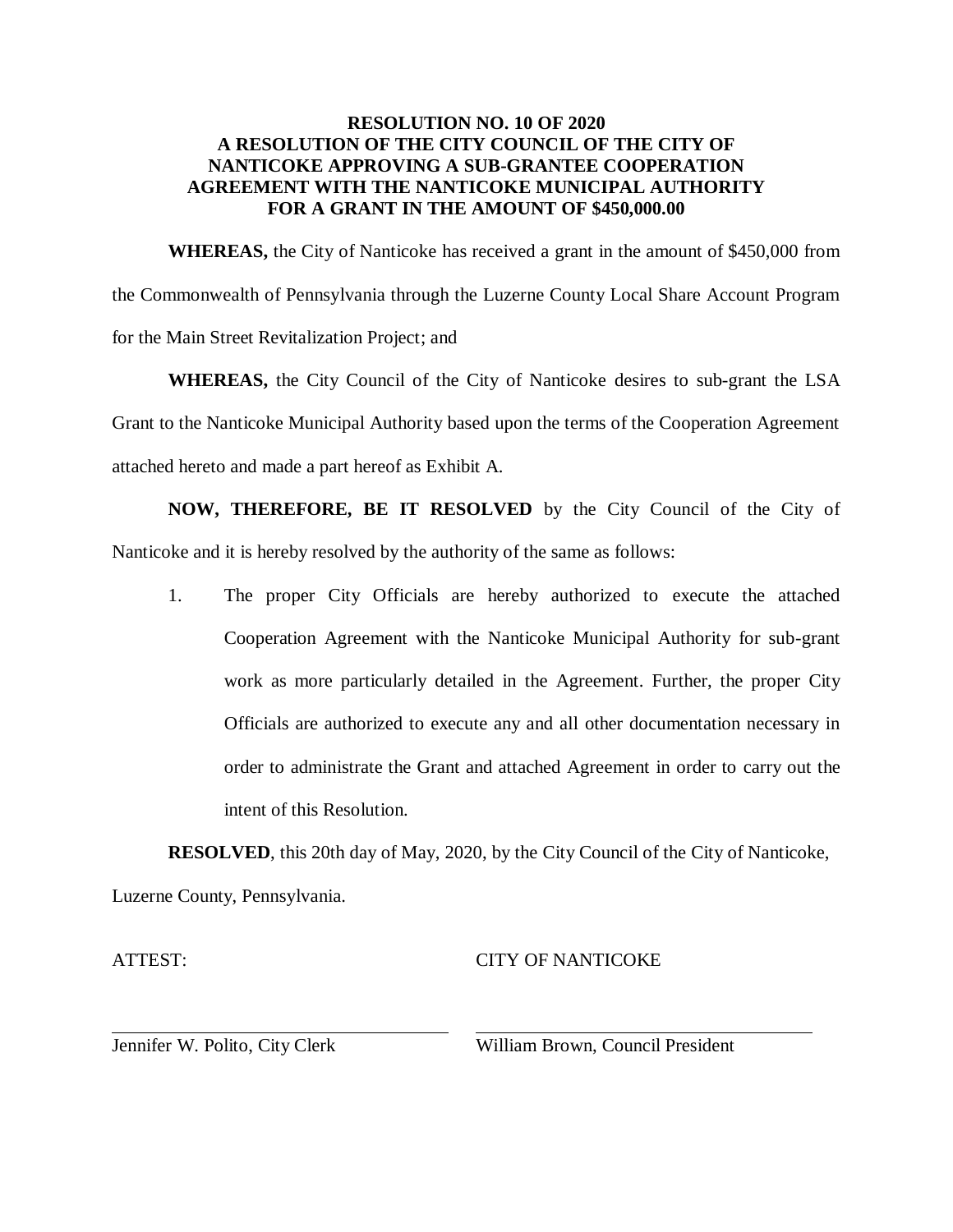#### **EXHIBIT "A"**

#### **COOPERATION AGREEMENT**

This Cooperation Agreement (the "Agreement") is entered into this 20th day of May 2020 by and between the City of Nanticoke, a duly organized subdivision of the Commonwealth of Pennsylvania, (the "Grantee") and the Nanticoke Municipal Authority, a duly organized authority organized and existing under the Pennsylvania Municipality Authorities Act of 1945, as amended (the "Sub-Grantee"). The Grantee and Sub-Grantee may be referred to herein singularly as a "Party" and collectively as the "Parties".

## **WITNESSETH:**

**WHEREAS**, the Grantee has received a grant in the amount of \$450,000.00 grant from the Commonwealth of Pennsylvania through the Luzerne County Local Share Account Program (the "LSA Grant').

**WHEREAS**, Grantee desires to sub-grant the LSA Grant to Sub-Grantee for the purpose of undertaking the Main Street Revitalization Project in the City of Nanticoke, Pennsylvania ("Project").

**NOW THEREFORE**, intending to be legally bound, the Parties hereby agree as follows:

1. In exchange for the promises set forth herein, the Parties agree to cooperate with each other in the administration of the LSA Grant.

2. The responsibilities of the Sub-Grantee in connection with the LSA Grant shall include but not be limited to, the following:

- a. Drafting, reviewing, executing, dating and delivering request for payment forms and supporting documentation to the Commonwealth;
- b. Receiving and administering the LSA Grant funds, complying and adhering strictly to the application of those funds to the Project;
- c. Managing and administering the Project;
- d. Making its books and records related to the Project available for inspection by the Grantee; and
- e. Complying with accounting standards, documentation, recordkeeping and retention and other requirements of the LSA